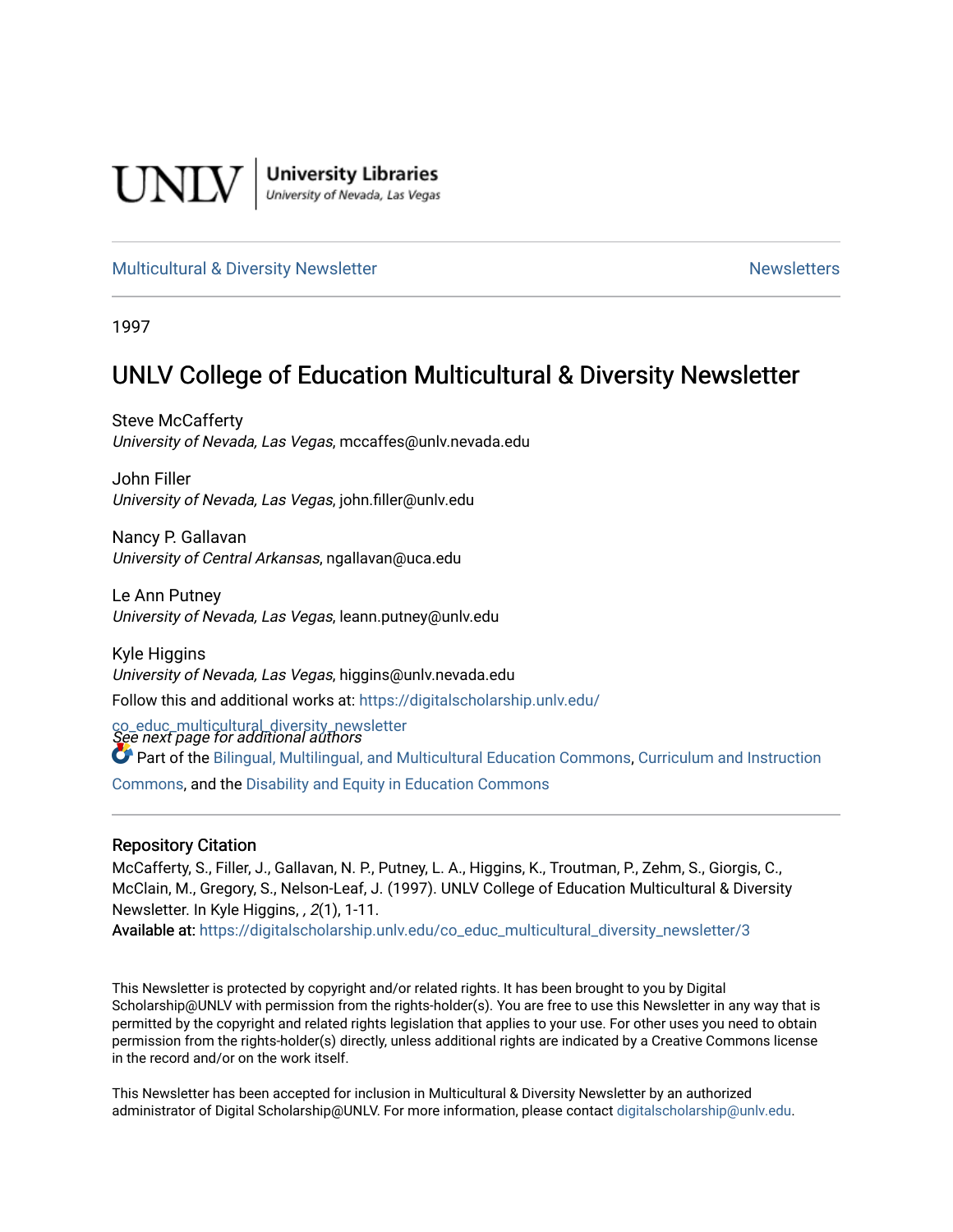## Authors

Steve McCafferty, John Filler, Nancy P. Gallavan, Le Ann Putney, Kyle Higgins, Porter Troutman, Stanley Zehm, Cyndi Giorgis, Mildred McClain, Sheila Gregory, and Joyce Nelson-Leaf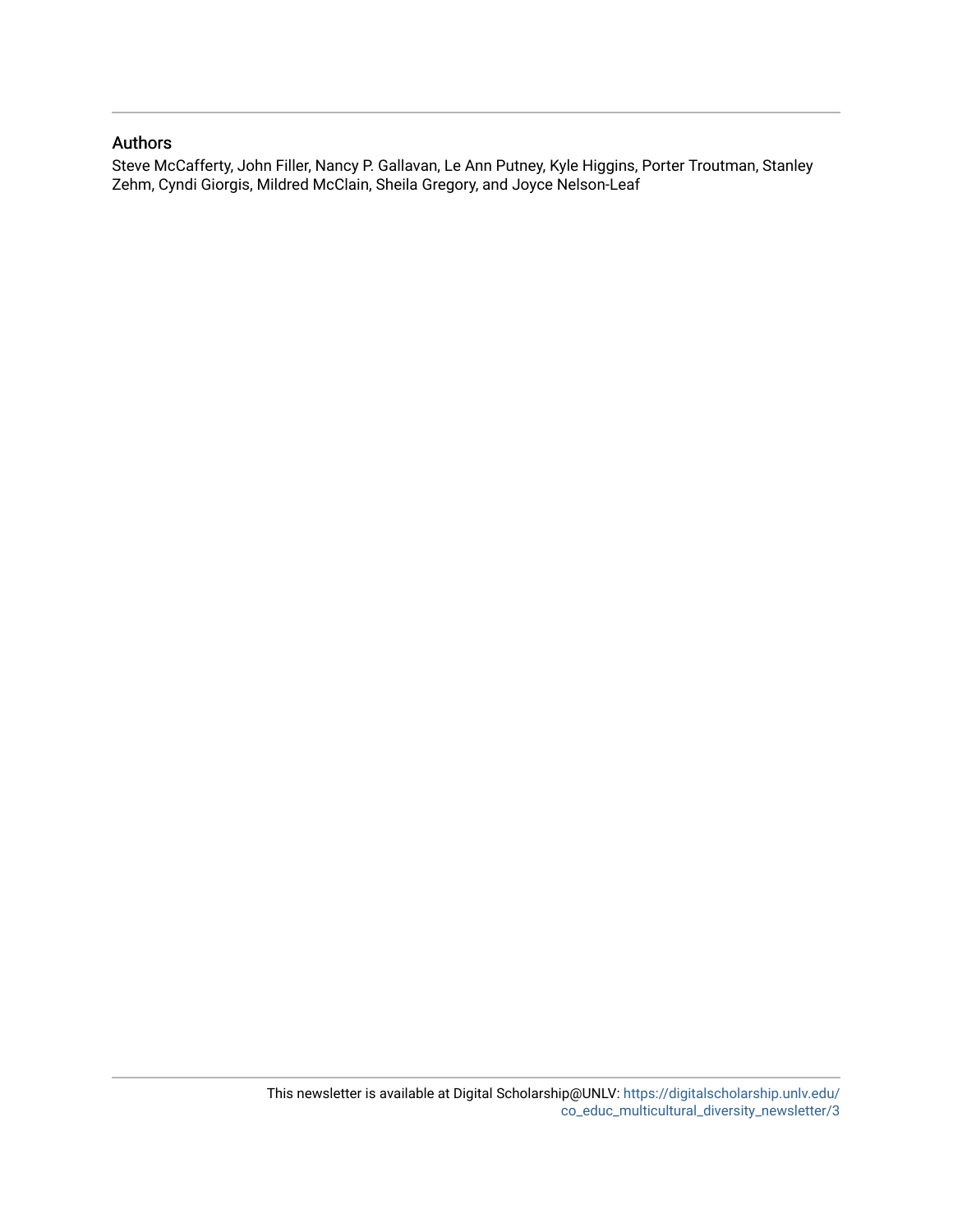

# **UNLV COLLEGE OF EDUCATION Multicultural & Diversity Newsletter**

Published by the Multicultural & Diversity Committee Volume 2, Issue Number 1, 1997

### Members of the **Multicultural** & Diversity Committee:

Steve McCafferty, John Filler, Nancy Gallavan (Co-chair), Lee Ann Putney, Kyle Higgins, Porter Troutman (Co-chair), Stanley Zehm, Cyndi Giorgis, Millie McClain, Sheila Gregory, and Joyce Nelson-Leaf

Kyle Higgins, Editor

\*\*\*This newsletter is published twice a semester. All contributions are welcome and should be addressed to Kyle Higgins, 895-1102, email: higgins@nevada.edu. \*\*\*

## **INVITED GUEST COLUMN**

•

•

**Multicultural Education and Training Offered Through Project MCE, Clark County School District**  by Karla J. McComb, Assistant Director for Project MCE with the assistance of Gary Waters, Administrative Specialist

The Clark County School District has long recognized the need to provide training and support for teachers and other staff in the area of multicultnral education. In 1992, the development and funding of a multicultnral education program, Project MCE, formalized, for the first time, the district's commitment to providing students with a true multicultural education. Project MCE is a part of the CCSD Compensatory Education Division, Elise Ax, Assistant Superintendent.

Multicultural education, in its inclusive definition, represents all diversity issues, not just race and culture. This approach to the subject of multiculturalism has instituted revolutionary practices which have begun to create not multicultnral education, but, rather, education that is multicultural. While issues of race and culture remain paramount, so too are the barriers to respect and understanding that are inherent in the other categories of multiculturalism: religion, gender, elitism, ageism, ableism, and sizeism. The training and resources offered through Project MCE are designed to empower all members of the school community to function effectively in a diverse society.

Sensitivity is a topic which includes many issues. We most often think of sensitivity in terms of cultural backgrounds, but modern research has expanded the definition to include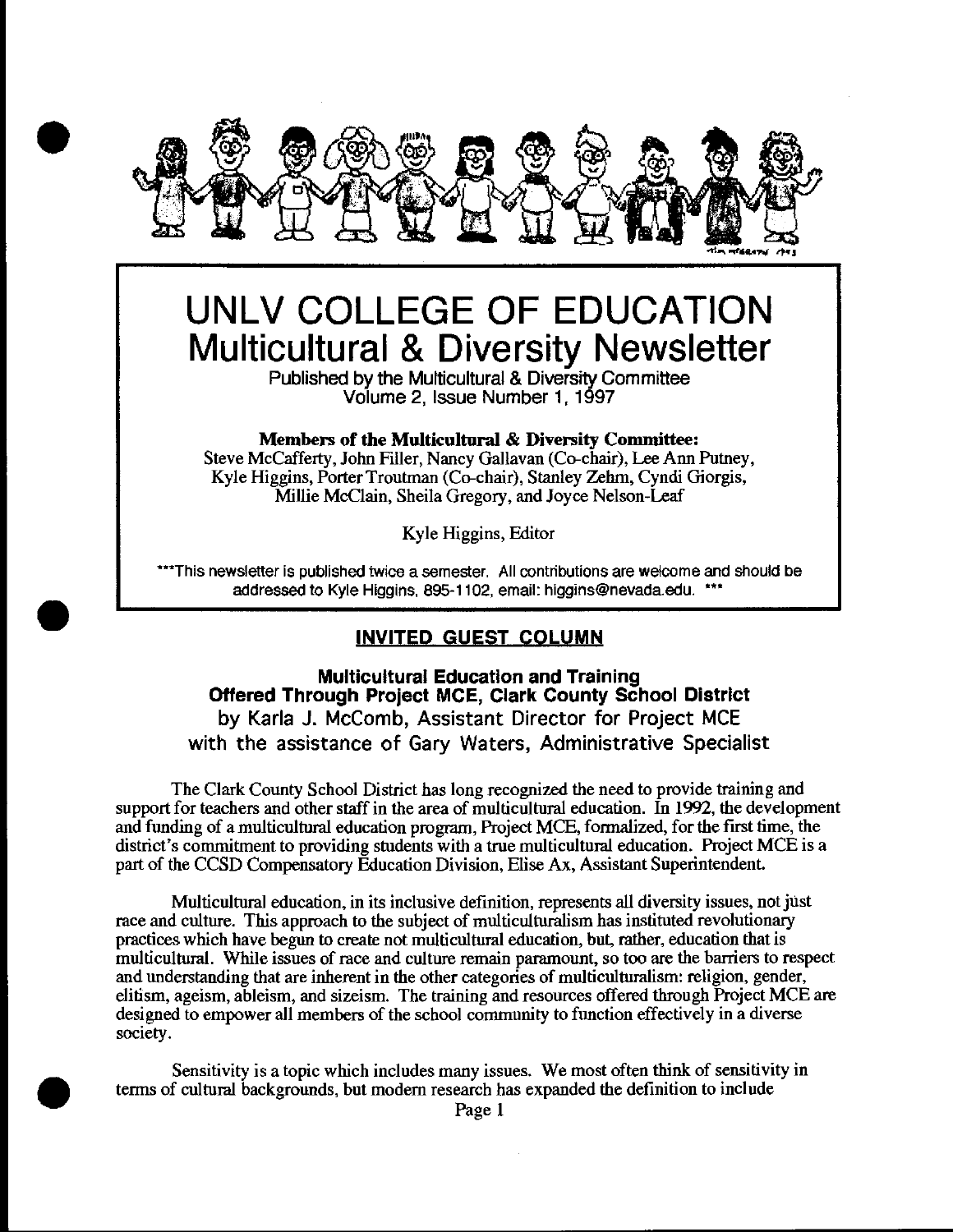sensitivity to other issues, such as ableism (those which physical and/or mental disabilities), ageism (dealing with senior citizens), different religious beliefs, gender (equality for both sexes), etc. Since its inception, the goal of Project MCE's diversity program has been to inform all district employees about the issues they will confront when dealing with the cultural backgrounds, ability levels, physical status, and other sensitivity issues represented within our student and employee population; and to train employees in techniques that will better prepare them in the classroom and work site to deal with these issues.

•

•

•

Project MCE is a comprehensive resource training program for the recognition and appreciation of diversity issues within the Clark County School District and the communities it serves. It is the only program within the Clark County School District whose **primary** mission is to provide education, training, and resources in cultural sensitivity and related educational issues. Project MCE promotes, offers and provides programs, services and activities which foster knowledge, understanding and respect for cultural differences and human diversity. Through its mission and efforts, Project MCE seeks to promote sensitivity to individual and cultural differences, understanding, and tolerance; thereby maximizing learning performance, achievement, and personal development in schools, higher education, career choices and transitions, and lifelong learning.

Training is a major focus of this program. Inservices are offered to teachers, administrators, and other district staff on a variety of topics related to multicultural education and diversity issues. These presentations and programs can be scheduled for group, team, department, school or departmental meetings. In addition, individual consultation and assistance to teachers through personal assistance and resources is available. Topics available for presentation include: how to develop programs, services and activities on multicultural issues, community diversity and educational equity and access, and developing sensitivity to students from different cultures.

In addition, school-based multicultural representatives have been identified at each school in an effort to directly support programs in every school. Project MCE offers these staff members both facilitation and support. Technical assistance is also available to the schools' multicultural committees, composed of administrators, cross-discipline teachers, parents, and students. Teachers and others are encouraged to attend special conferences on sensitivity, diversity, and access issues as well as special topics such as the Holocaust and multicultural storytelling.

The staff members of Project MCE, including 15 teacher-trainers, offer a wide range of professional development opportunities to people both within and outside of the Clark County School District in the areas of multicultural education, workplace diversity, gender equity, and educational equity. We are most pleased to be utilized as presenters in UNL V courses at both the undergraduate and graduate level on a variety of topics. District-developed 15 hour (one credit) class topics include infusion of multicultural concepts in specific curriculum areas; use of multicultural literature; language development/acquisition and storytelling; understanding surface and deep culture elements in American and other world societies; sexual harassment identification; reduction and elimination in schools and the workplace; gender issues affecting performance and achievement in instruction methods and learning; creating safe learning environments and reducing violence; hate crimes; and, learning styles across cultures.

Project MCE also facilitates and distributes teacher-developed guides and reference materials to assist teachers in multicultural instruction. The basic sensitivity guide is *Out of Many* - *One, A Culture-to-Culture Guide,* which was written a number of years ago by the current assistant director for Project MCE. Its use is recommend for all employees. Project MCE promotes teacher initiative in developing multicultural education materials and assists teachers in sharing information, techniques, ideas, resources, methods, and other items .

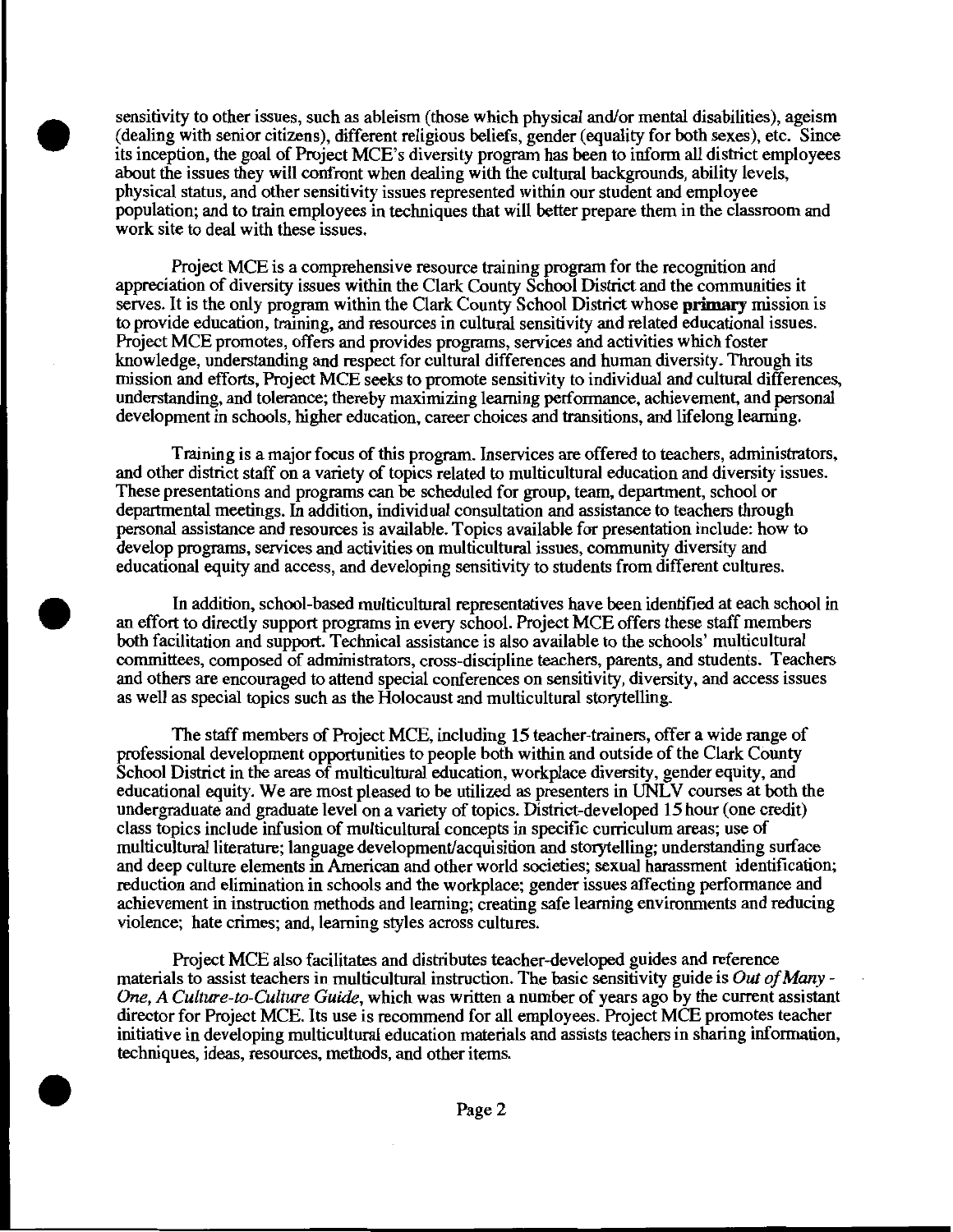A key component of the program is the dissemination of information throughout Southern Nevada. A monthly newsletter, with cultural information and teaching ideas, is distributed to all teachers. Two years ago, we began publishing the *Southern Nevada Cultural Community Resources Guide,* a comprehensive listing of community members, organizations and groups willing to provide cultural information, resources and presentations to schools and educators. The listings in the guide can be used, mostly without cost, to augment classroom instruction and activities on multicultural issues. Each school library and school based multicultural representative has a copy of the guide available for review and use. In addition, the guide is available on the Project MCE web site. As an example of community cooperation, the guide, for the past two years, has been published by Nevada Power Co. The Project MCE library, housed at 601 North Ninth Street in Las Vegas, contains books, videos, periodicals, kits, and other resources for classroom and community use. UNLV faculty and students are invited to visit the library and check out materials.

•

•

•

In the ninth largest school district in the nation, our student and employee diversity must be recognized and celebrated as a key to student success. All efforts of Project MCE are aimed at promoting the positive climate in which a diverse population can develop and prosper. We are pleased to be an educational partner ofUNLV and the College of Education in this endeavor.

For more information regarding Project MCE and its services call, visit, or check out our web site:

> **ProjectMCE Educational Services Complex 601 N. Ninth Street Las Vegas, Nevada 89101 (702) 799-8572 (702) 799-8571 (fax)**

**www.lvrj.com/communitylinkfprojectmce**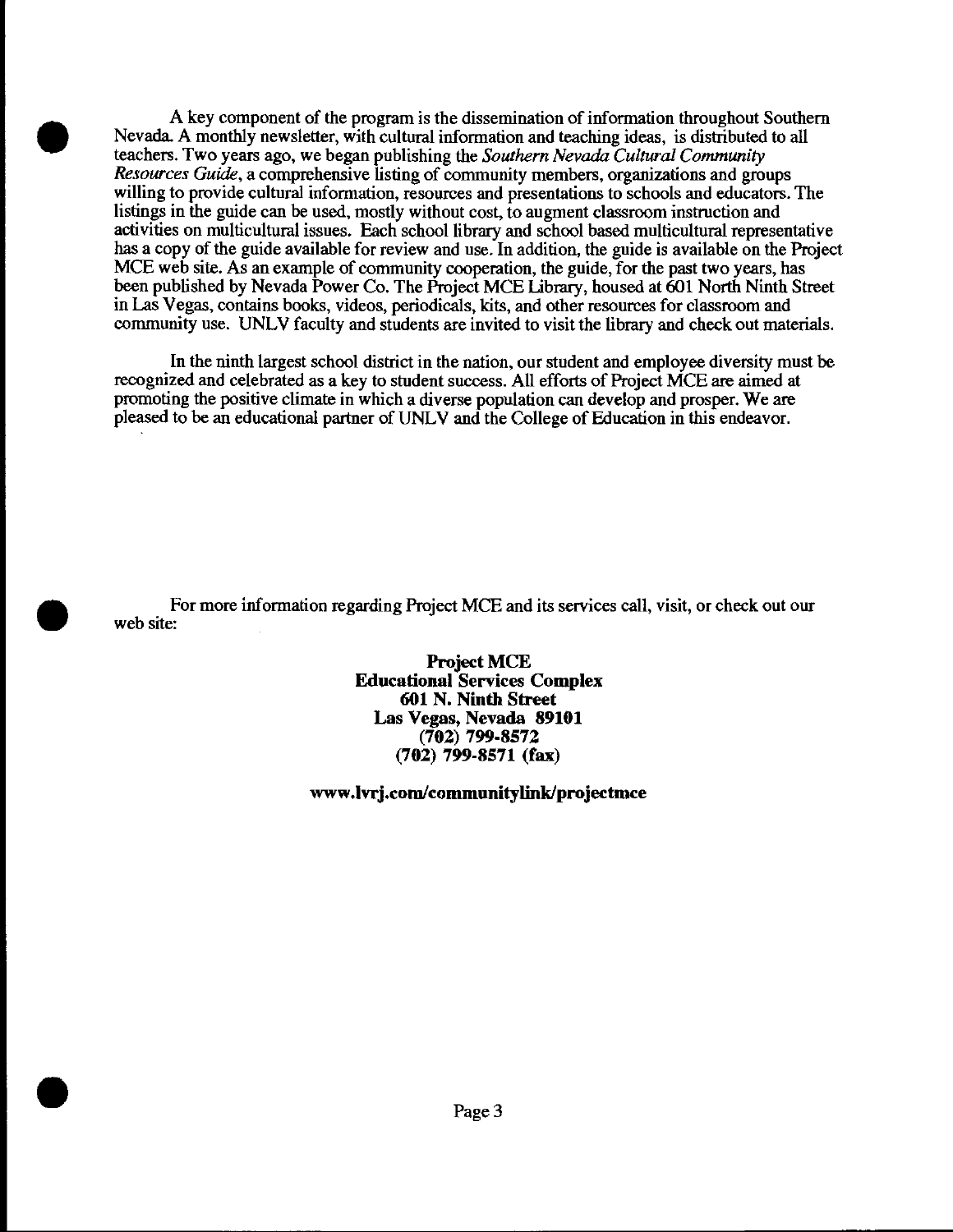## **SECOND LANGUAGE ACRONYMS AND ABBREVIATIONS**  by Maria G. Ramirez

•

•

•

Acronyms, abbreviations, and clipped forms are used every day in an effort to simplify communication, but from time to time, the opposite affect results. Often the three types of word-formation processes just mentioned are taken for granted by those who employ them in their work, although some forms associated with certain professions are known by the pubhc at large. Ad is one of the most commonly used clipped forms, the shortened form of the word advertisement. Who doesn't remember referring to psychology in college as psych, another clipped form? Acronyms and abbreviations are also used daily with minimal conscious thought or effort. April 15th, income tax day, is associated with the IRS, the Internal Revenue Service. IRS, an abbreviation, is formed by taking the first letter of each word and referring to the phrase by its letter names, thus IRS.

Acronyms differ from abbreviations, since the first letter of the phrase are pronounced as words, such as NATO, the North Atlantic Treaty Organization. As just illustrated, the three word-formation processes, acronyms, abbreviations, and clipped forms, are not the same although all attempt to make communication easier while trying to conserve time and preserve one's vocal cords.

Common second language acronyms and abbreviations referring to programs include TESOL, TESL, bilingual education, referred to as BE, and English as a second language, ESL. Other acronyms and abbreviations exist for describing second language students. Students whose proficiency in English is limited are called LEP, corresponding to limited English proficient. Students who achieve proficiency in English are referred to as FEP, fluent English proficient or full English proficient.

Occasionally, members of the profession, frustrated with the imprecise meanings associated with certain acronyms, will propose different acronyms. PAL, proficient in another language, was such an attempt several years ago. The acronym was used regionally but failed to receive national recognition and, while it may still be used by some in the

profession, its meaning will not be understood universally by all. A couple of years ago, the abbreviation, ELL, English language learners, appeared on the national scene. This too was an effort to describe more precisely the second language Ieamer found in ESL and bilingual education programs.

Recently, the Second Language Program (SLP) of the Clark County School District (CCSD) changed its name to the English Language Learners Program Department (ELLPD), an abbreviation that does not necessarily roll off the tongue easily, so why was the name changed? The new name does not change the programs that are part of the . department, bilingual education and English as a second language, but it does attempt to more accurately describe the students it serves, as well as the goals of the two programs. While Second Language Program is understood in professional circles, it doesn't carry the meaning, among the general public, that English language learner will. The average person will not struggle trying to understand the goals of the English Language Learners Program and the students its serves, but the abbreviation will require deliberate thought to recall and use. If the goal of any change is to improve, than the ELLPD name change can be said to be responsive to a growing trend in SLPs by referring to students as English language learners, but don't be surprised if the name changes' in the future, since change is inevitable.

# **THE ENGLISH ONLY MOVEMENT**

by Steve McCafferty

There are now 24 states that have passed laws that make English their "official" language. The reasons behind this are many, but two of the major ones will be examined here with an attempt to suggest why the thinking behind them is faulty. One of the major concerns of this movement (also called "English First")

derives out of the nature of a democratic society: namely, immigrant communities, as they grow in population also gain more political clout and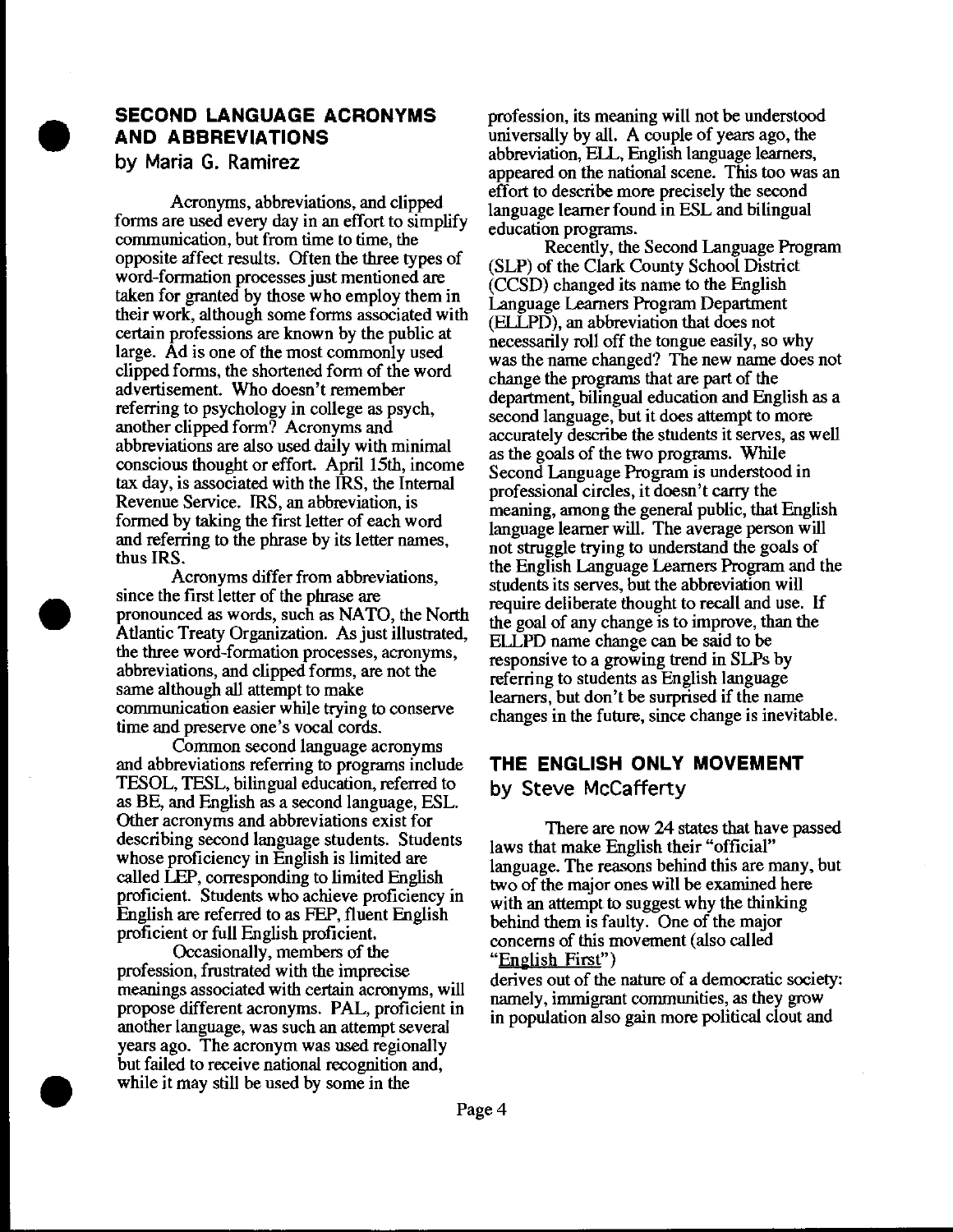as such could legislate linguistic policy. The belief is that if groups from Chinese, Vietnamese, and Spanish language backgrounds, for example, are all vying for a linguistic voice, the country will go the way of Canada, that is, there will be a linguistic "civil war" that could ultimately result in the splitting up of the country. This ignores, however, that unlike Canada, there has never been any question for over 200 years that English is the language of the country - official or not despite being primarily comprised of immigrants. Also, the 1990 census determined that only about  $2\%$  of the population speaks little or no English, which indicates that immigrants must have a desire to learn the language.

•

•

•

Another argument put forth by this movement is that immigrants are reluctant to become part of American culture, that they do not want to lose their heritage, which in this case includes "replacing" their first language. Again, it is important to point out the extent, in terms of numbers, to which immigrants apparently do wish to learn English. More importantly, moreover, is the reality of not learning the language. Those people who arrive in this country without proficiency in English face difficulties in a number of areas, not the least of which is finding employment. Also once proficient in the language, people often report incidents where they were taken advantage of economically or otherwise because of their inability to read contracts, rules and regulations of the workplace, etc.

It is important to point out that although the English Only faction advocates that immigrants learn English and not rely on their native language when engaged in public activities, the legislative bills they propose do not include provisions for language education programs. To say the least this is a contradictory position. At worst it seems an attempt to disenfranchise, on a linguistic basis, minority populations in this country.

An altemative movement is English Plus. This groups also sees the learning of English as a critical dimension in the lives of immigrants to this country. However English Plus views English proficiency as an act of empowerment, and, furthermore, sees the importance of maintaining the first language,

recognizing the advantages of a multilingual society. As such, this organization is a strong supporter of both bilingual and ESL education programs.

## **WHAT I DID DURING MY SUMMER VACATION**

**by Stanley Zehm** 

During our past and all too short sunnner, I had a wonderful opportunity to present a workshop to European teacher educators in Sodertalje, Sweden. I met, worked with, and exchanged ideas about cultural diversity with teacher educators from Scandinavia, Germany, France, Holland, Israel, Hungry, Italy, Finland, Africa, India, and other countries of the world. I was struck with the warm and welcome reception my American colleagues and I received from the representative teacher educators from these diverse nations. They were hungry for any ideas we could share with them for preparing their teachers to deal with the challenges of cultural diversity that recent waves of immigrants were bringing to their nations.

Thirteen American teacher educators presented workshops at this conference of the International Association for Intercultural Education. This number represented over two thirds of the presentations and workshops at this annual conference supported by the govennnent of the European Union (EU). Dr. Elizabeth Cohen, Professor of Education at Stanford University, made the keynote presentation and challenged European educators to recognize and treat the academic disorders in their schools that stem from the low academic status assigned advertently and inadvertently by students and teachers to immigrant students, students of color, and students from families living in poverty. Selected schools in the EU are now employing Cohen's "Clomplex Instruction" intervention strategies to provide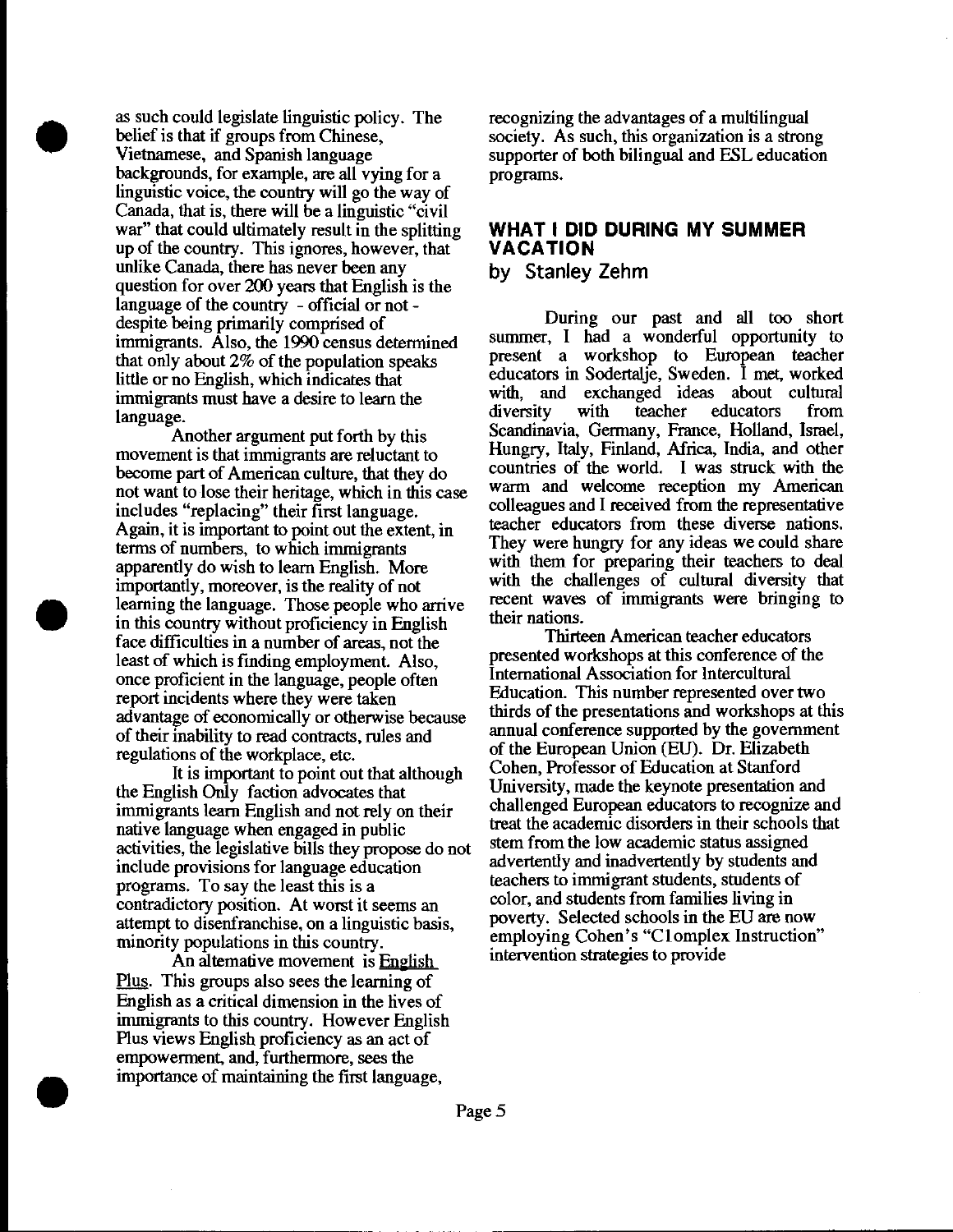inclusion to all students of all ethnicities, cultures, and economic levels.

•

•

•

During our participation in this conference, we were approached by teacher educators from Hungry seeking assistance with building a teacher education program for the Roma (Gypsies). Our assistance was also sought by teacher educators and teachers seeking to heal wounds between Israeli and Arab students. Teacher educators from South Mrica, Japan, Korea, India, and the Philippines came to this conference seeking ideas to better prepare their teachers to provide for the unique cultural diversity needs of their students. It was both a thrilling and humbling experience. It began to appear that the American contingent were expected to possess some kind of "cultural diversity" magic to solve problems associated with cultural conflicts.

I brought home from this conference several perceptions that I would like to share with you. First of all, I was impressed with the degree to which teacher educators from these diverse cultures and regions of the world were developing a global sense. They were all proud of their own nation's culture as evidenced on the night when the participants sang songs that mirrored their national identities. Yet they all demonstrated a commitment to the belief that the survival of their national cultural values was heavily dependent on international cooperation and global involvement.

The second perception I want to share with you is an outgrowth of the first. The global sense I recognized in these teacher educators, who came from all over the world to participate in this international conference on diversity, was demonstrated by their belief in the value of a global emphasis in the preparation of preservice and inservice teachers.

This emphasis on the global preparation of teachers is reflected in their school curriculum. I had the opportunity to interact with teacher educators, teachers, and high school students from Finland. I was impressed with their linguistic skills; they were *all* trilingual, speaking fluent English and Swedish-- in addition to their native language. They *all* recognized the benefits of international cooperation. The high school students knew their global geography; they all knew where Las Vegas was, but were surprised to learn that Las

Vegas had a large university. I appreciated the value they were placing on global education and began to reflect about the needs of our students for bilingualism and a global perspective.

I brought back a number of additional perceptions that I would like to share with you over coffee, but there is one that merits sharing at the end of this reflective piece. I was moved, impressed, and challenged by one attitude that I saw exhibited by most of the participants at this international conference. It was an attitude-- especially displayed by participants from Ireland, the Balkans, the Middle East, Africa, Pakistan, and India. It was an attitude reflecting the belief that we all must learn to respect and cooperate with each other if we are to have any hope of ending the senseless culture wars that continue to devastate our planet and destroy our children. It was an attitude reflecting a belief that education can provide the people of our planet with access to the resources they need to address poverty--the primary barrier to multicultural respect and equality. I was edified and challenged that teacher educators from around the world were looking to the United States for leadership to help them activate their dream of learning to live together in harmony, mutual respect, prosperity, and peace.

## **INCLUSION ISSUES: FREQUENT QUESTIONS**

**by John Filler and Jan Butz** 

Several people have asked questions concerning social skills development for children with disabilities within the general<br>education classroom. We know that the education classroom. formation of these skills leads to the emergence of valued social relationships, and it is the nature and extent of these relationships that largely define the "richness" of one's life. The formation of friendships and the positive interaction among peers is ultimately one of the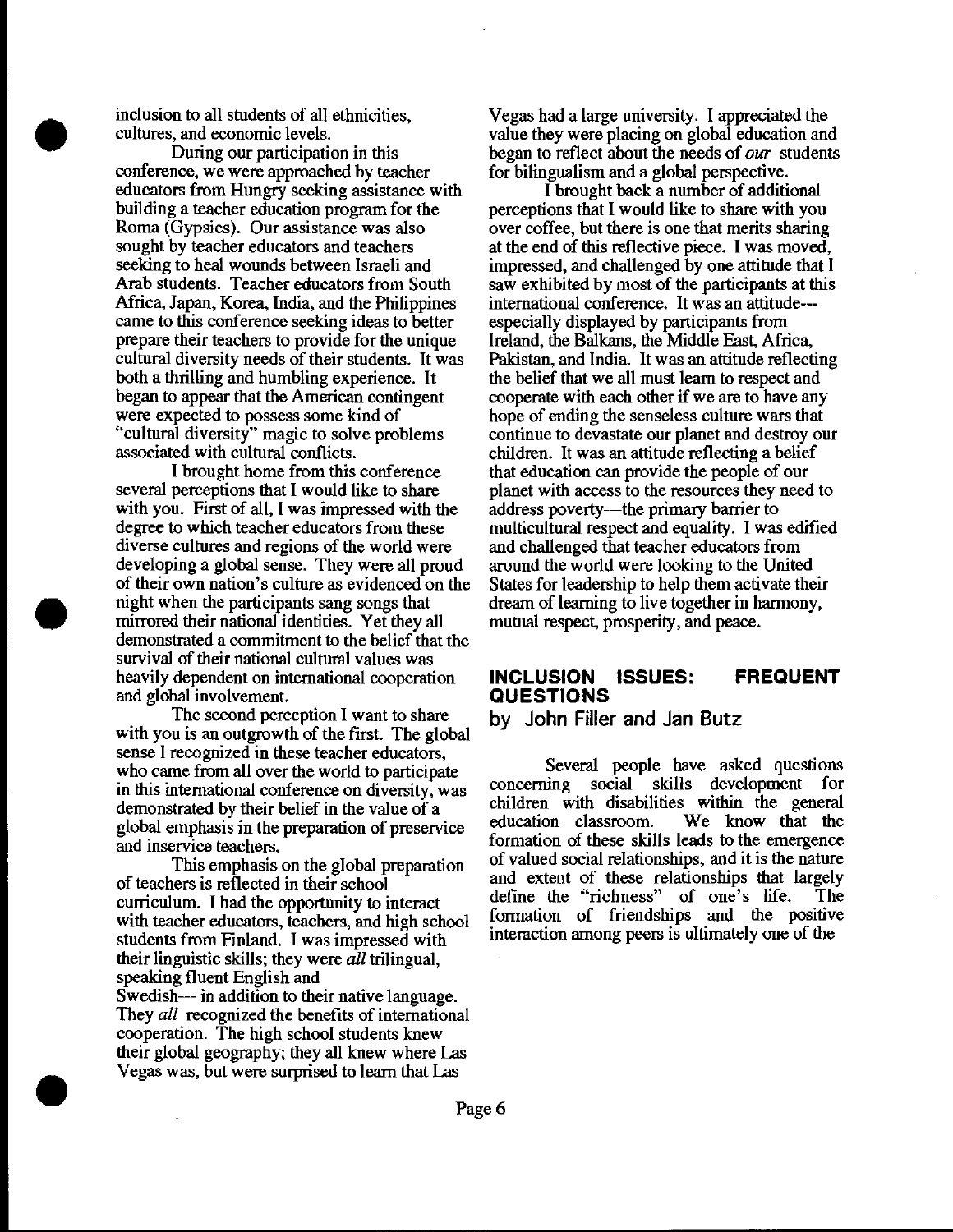

•

•

main things we remember of our days spent in school.

**QUESTION ONE:** Should I individualize social skills instruction for the student with a disability?

When we think of the skills that are important for the formation of positive social relations (greeting, sharing, tum-taking, etc), we need to keep in mind that we are focusing on interactions that involve two or more people. While many children with disabilities need to learn specific skills to enhance their ability to positively interact with their peers, it is reasonable to assume that children without disabilities also need to learn how to interact positively with their peers. Thus, the target for our instruction should be a set of individuals, not a specific individual.

**QUESTION TWO:** Should social skills instruction be a separate activity in the classroom?

Teaching needs to happen in the context of activities that provide natural opportunities for positive interaction to occur. For students with disabilities this increases the likelihood that the learning of the targeted social skill will generalize to other situations other than the situation in which the skill is taught.

**QUESTION THREE:** Can you give me some suggestions for including social skills instruction within the context of my classroom? Here are a couple of suggestions:

Nametag Activity: A good activity for students to introduce themselves to each other involves the making of individual nametags. Provide the students with magazines and ask them to cut out pictures that they like or that illustrate things they like to do. Have them use the pictures to decorate their nametag. Then have the students move around the room and find someone who has a nametag with similar pictures on their tag and introduce themself and share what is on their nametags. This movement can be repeated several times. Students can then share with the whole class.

Friend of the Week: Designate an area of the room as the "friendship comer". In this portion of the room display photos and items

that are meaningful to the children being featured (different children each week). As each child is featured, have him/her bring in items to share that reflect his/her interests (a family pet, a favorite toy) and photos of him/herself. The class can publish a *Book of Friends* with each student contributing a chapter concerning their interests and accomplishments.

For more ideas contact Jan Butz at JCBUfZ@aol.com.

## **CONNECTING CULTURES THROUGH STORIES: CELEBRATING ORAL TRADITION**

**by Cyndi Giorgis** 

Traditional literature, often those stories we refer to as fairy tales or folklore, is based in the rich heritage of stories that have come to us from cultures around the world. Traditional literature provides a window on cultural beliefs as well as the spiritual and psychological qualities that are part of our human nature. The books reviewed below are versions and variants of stories we may remember from years past or new stories that may become some of your favorites.

With two short words, "Now lis'en", author Alan Schroeder calls our attention to another version of Cinderella, *Smoky Mountain Rose: An Appalachia Cinderella.* Told through engaging dialect, the story is set in the heart of the Smoky Mountains where an old trapper and his daughter Rose decide it's time for Pa to get hitched again. The trouble starts a'brewin when stepma Gertie and her mean and vain daughters Annie and Liza June move in. Rose is put to doin' every chore, but Pa feels it best not to say anything because Gertie is about the crossest, fearsomest woman in Tarbelly Creek. When a real rich fellar by the name of Seb decides to have a fancy party to find himself a wife, the step-sisters begin dreamin' about dancin' the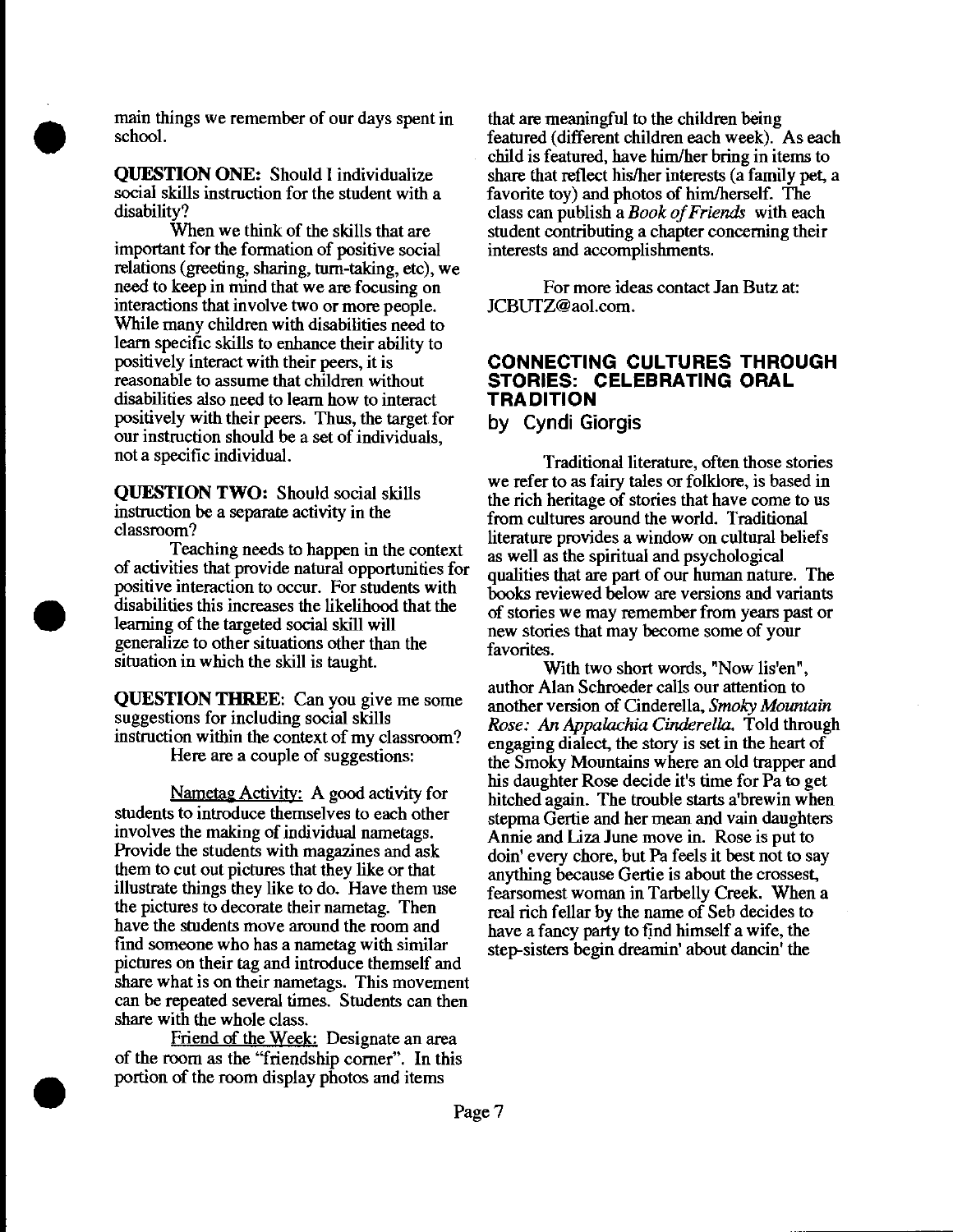night away. Brad Sneed's fine paintin' of rich watercolor illustrations helps to spin the tale in real Cinderella fashion. Using angular lines to draw readers into the action, Sneed provides an upclose perspective or sense of movement as seen when Seb pursues Rose at midnight as she is rattlin' down the road. A delightful use of storytellin' on an old familiar story. Other versions to enjoy include the Algonquin Indian Cinderella, *The Rough-Face Girl* by Rafe Martin or "Catskinella" found in Virginia Hamilton's, *Her Stories: African American Follaales, Fairy Tales* and *True Tales.* 

•

•

•

Another new perspective on an old story can be found in *Rumpelstiltskin's Daughter,*  written and illustrated by Diane Stanley. Readers will recall from the traditional version, the miller's daughter had the daunting task of weaving straw into gold with the ultimate goal of marrying the king. Stanley begins her version by informing us that the miller's daughter chose to marry Rumpelstiltskin instead of the king. Sixteen years later, their only daughter finds herself in the same predicament as her mother. Rumpelstiltskin's daughter could call on her father to assist her, but she decides to use her own creative devices and ends up turning the troubled kingdom into a pleasurable place to live. In doing so, Rumpelstilitkin's daughter doesn't ask for riches or marriage, but a prestigious position in the king's government. Stanley's full-color illustrations provide another dimension of hilarity to the story. A fractured fairy tale with a strong female character to be enjoyed for both its witty text and stunning, yet comical illustrations.

Lois Ehlert takes a traditional Mayan tale and creates an exquisite and striking picture book, *Cuckoo*. In this exhilarating adaption, Cuckoo is a beautiful bird, but somewhat lazy. She spends most of her days singing rather than gathering seeds to plant for food, which does little to endear her to the other birds. When a fire breaks out in the field the night before the birds' annual harvest, it is cuckoo who works tirelessly throughout the night picking up the seeds one by one and taking them to Mole's tunnel. By morning, Cuckoo's feathers are scorched black and her song has been diminished. However, through her heroic efforts, she has gained the respect and admiration of the other birds. Ehlert's simply

told tale appears in both English and Spanish, but it's the remarkable paper collage that catch the reader's eye. Inspired by Mexican crafts and folk art, the colors are exceptionally bright and almost electric. *Cuckoo* is the last book in the trilogy of folktales created by Ehlert which also includes a woodland tale entitled *Mole's Hill*  and *Moon Rope,* a Peruvian folktale.

*The Hired Hand* is a powerful story based on an Mrican American folktale first recorded in 1891 and retold by Robert D. San Souci. The story takes place in an anti-slavery Quaker town "down Virginia way." One day, a stranger comes to the sawmill to learn a new trade from Old Sam. His son, Young Sam, is lazy and deceitful, but happy to have the new hired help to boss around. The story unfolds when an old farmer comes to the sawmill complaining of misery in his back. The hired hand offers to fix him up and mixes handfuls of sawdust and magic words to cure the farmer along with the bonus of making him young again. Young Sam sneaks a look at the magical encounter and attempts to duplicate the feat by "curing" the farmer's wife. Unfortunately, all goes wrong and Young Sam is put on trial for murder. Jerry Pinkney's soft watercolor and pencil illustrations take us back to a magical period in folk tales. His intricate and expressive artwork provides us with a perspective of a time when emancipated Blacks were openly a part of several Colonial communities.

Rudolfo Anaya has retold the story of La Llorona, the crying woman who haunts rivers, lakes and lonely roads at night as she searches for her children. Unlike many of the original versions in which La Llorona takes the life of her children, *Maya's Children* is a character born with a shining sun birthmark that indicates she is immortal. The god of time, Senor Tiempo is angered by this and decides that if Maya is to live forever, she will do so without the children she bears many years later. Anaya has adapted the traditional story for a younger audience in hopes that it will be an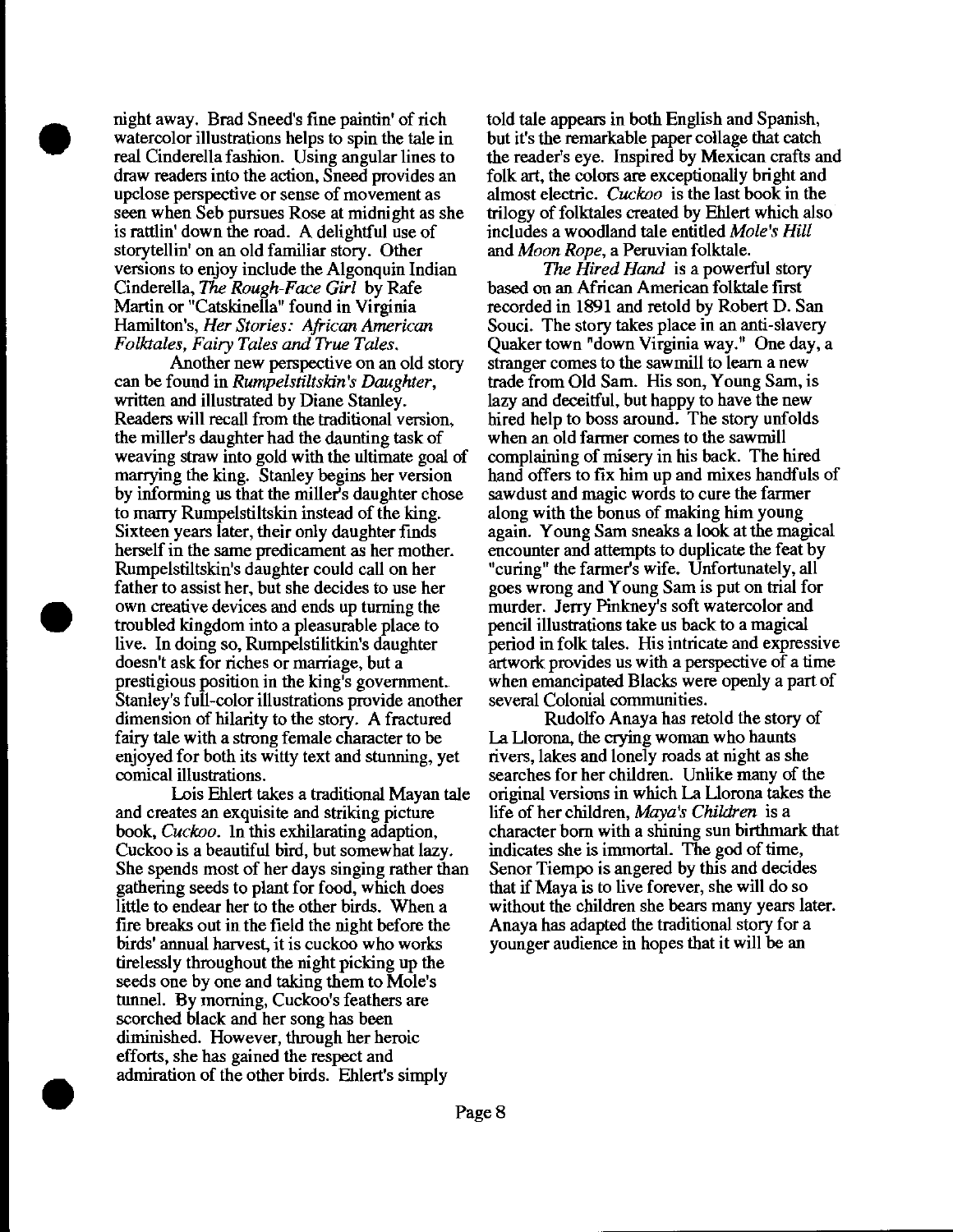interesting and valuable story from Latin American culture rather than one which frightens children. Maria Baca adds her expressive oil paintings to the text which adds to the Maya's feelings of dismay and the enjoyment of the story. Storyteller Joe Hayes has published a version of La *Uorona* for older audiences which will be an interesting comparison to the retelling by Anaya.

Years ago, folklore was the literature of the people and told to young and old alike. Readers today still enjoy the many versions and variants of these stories as they are usually short, humorous, have fast-moving plots and almost always end. . .happily ever after.

#### Books reviewed:

•

•

•

Anaya, R. *Maya's children: The story of* La *Llorona.* Ill. by M. Baca. New York: Hyperion. Unpaged. ISBN 0-7868-0152-2.

Ehlert, L. (1997). *Cuckoo.* San Diego, CA: Harcourt Brace. Unpaged. ISBN 0-15- 200274-X.

Ehlert, L. (1994). *Mole's hill.* San Diego, CA: Harcourt Brace. Unpaged. ISBN 0-15-255116-6.

Ehlert, L. ( 1992). *Moon rope.* San Diego, CA: Harcourt Brace. Unpaged. ISBN 0-15-255343-6.

Hamilton, V. (1995). *Her stories: African American folktales, fairy tales and true tales.* Ill. by L. & D. Dillon. New York: Scholastic. 114 pp. ISBN 0-590-47370-0.

Hayes, J. (1986). La *Llorona.* Ill. by V. Trego-Hill. San Antonio, TX: Cinco Puntos. 32 pp. ISBN 0-938317-02-4.

Martin, R. (1992). *The rough-face girl.*  Ill. D. Shannon. New York: Putnam. Unpaged. ISBN 0-399-21859-9.

San Souci, R. D. (1997). *The hired*  hand. Ill. by J. Pinkney. New York: Dial. Unpaged. ISBN 0-8037-1296-0.

Schroeder, A. ( 1997). *Smoky Mountain Rose:* An *Appalachian Cinderella.* Ill. by B. Sneed. New York: Dial. Unpaged. ISBN 0- 8037-1733-4.

Stanley, D. (1997). *Rumpelstiltskin's daughter.* New York: Morrow. Unpaged. ISBN 0-688-14328-8 .

## SUGGESTED MULTICULTURAL INFUSION ACTIVITIES

by Porter Lee Troutman, Jr. and Nancy Gallavan

### What is an Integrated Syllabus and/or Curriculum ?

An integrated curriculwn requires course transformation and changing the classroom environment. It is difficult to change one without the other. Building on the work of Troutman et al. (1996), Scott (1995), and Higginbotham (1988), curriculwn integration can be viewed as consisting of three components: a.) nonlinear learning/personal knowledge- adding to and deepening one's personal knowledge about ethnicity, class, gender, exceptionality, religion, sexual orientation, etc.; b.) transforming the content and structure of the course to meet the learning needs, learning styles, and life experiences of diverse student populations; and, c.) changing the classroom environment to provide a safe and inclusive environment for all students.

#### Why should I integrate my curriculum or course syllabus?

Integration includes the diverse society, the nwnber of people of color that continue to be left out of our history, and the nwnber of diverse students of colors predicted to be in our classrooms by the year 2000. Neglect, distortions, and stereotypes in college curriculwn can cause a devastating effect for all of us. For example, two-thirds of African American children in grades K-12 know very little about their identities while European American children grow up knowing little but stereotypical knowledge about other ethnic groups.

### Why should I start with a Personal Assessment?

Transformation of a traditional course syllabus to an integrated course syllabus should start with where we are in teaching an inclusive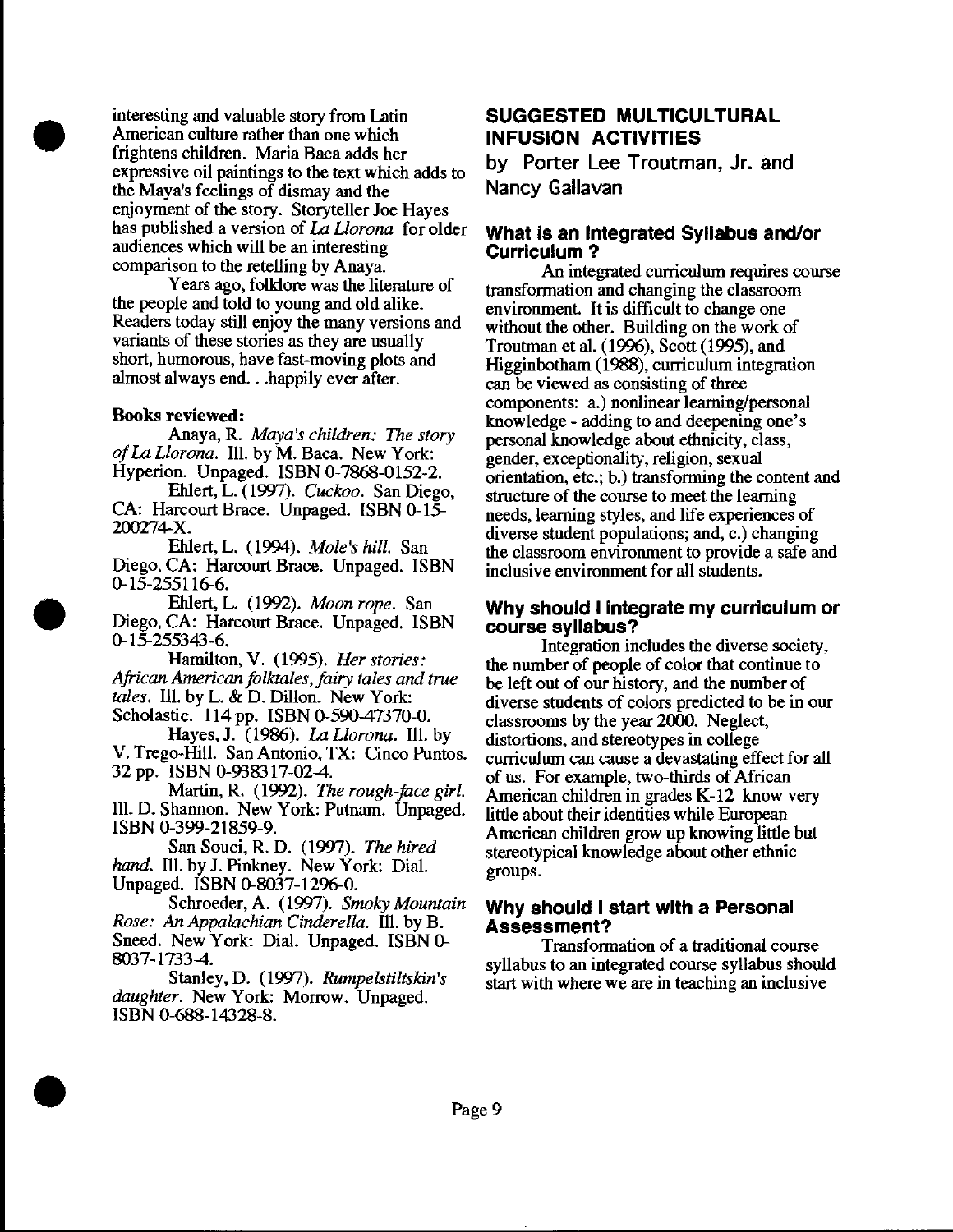curriculum. We can begin by asking ourselves: What do I already know? What do I know about ethnicity, class, gender, exceptionality, religion, language, culture, pluralism, and equity? How can I find out more information?

•

•

•

We need to rethink our past historical knowledge and move to achieve one of the five types of knowledge that Banks (1996) explores (personal/cultural knowledge) with students. We cannot rely on traditional resources; we must explore new information and resources. Start small by including ethnic speakers, community representatives, relevant audio materials, video materials, films, and books.

#### **What does Course Transformation involve?**

After we begin the process of increasing our personal/culture knowledge of students, we can think about a course we want to transform by asking:

1. What is the goal of this course?

2. What basic assumptions seem to frame the organization of material on the syllabus?

3. How successful is this syllabus? What pleases me about my current treatment of diversity in this course?

4. How would I like to improve the way I address diversity in this course?

5. What are some problems or obstacles to transforming my course?

We might further evaluate the course based on the following questions, a modification of those posed by sociologist Margaret Andersen (1988):

1. Where do women, people of color, lesbians, and people who are gay appear in my course syllabus and assigned and /or suggested readings?

2. Does my syllabus teach that all group experience is grounded in ethnicity/race, class, and gender or is one group generalized while all other are particularized?

3. Are race, class, gender, sexual orientation, age, and disability segregated in one section of the course?

4. Is ethnicity or race discussed only in the context of poverty and other social problems? Are the experiences of lesbians and people who are gay discussed only in the context of sexuality?

5. Are women and people of color conceptualized primarily as victims rather than as active agents of social change and continuity?

6. Are people of color and women seen only through taken for granted frameworks of disciplined knowledge? Does my course silence their experiences except when they fit existing concepts and theories in my discipline?

The goal here is to restructure our courses to be not just inclusive but integrative of all groups. The goal is to change our focus from one centered on European American male and /or females as the norm to one that genuinely focuses on diversity, diversity as similar and different, not superior/inferior. As Margaret Andersen (1988) suggests, "How would my course change if non-whites, nonwhite women, or women were at its center?"

This requires first and foremost that you take the responsibility and the initiative to know about culture, pluralism, equity, ethnicity, gender, class, religion, age, exceptionality, and their educational implications. This requires new knowledge, new approaches, new materials, and creative use of old materials.

## **THE UNIVERSITY ... , THE COLLEGE..., THE DEPARTMENT..., THE CLASSROOM, ... A CHILLY CLIMATE FOR WOMEN?**  by Joyce **Nelson-Leaf**

Going home from a meeting the other afternoon, I heard a discussion on KNPR regarding the Army's report on sexual harassment. The interviewee stated that sexual harassment was not as pervasive as sexual discrimination. He stated his concern about the fact that it was not acceptable to state the opinion that "blacks should not be in the Army," yet it was acceptable to state the opinion that "women should not be in the Army." During the interview he alluded to an